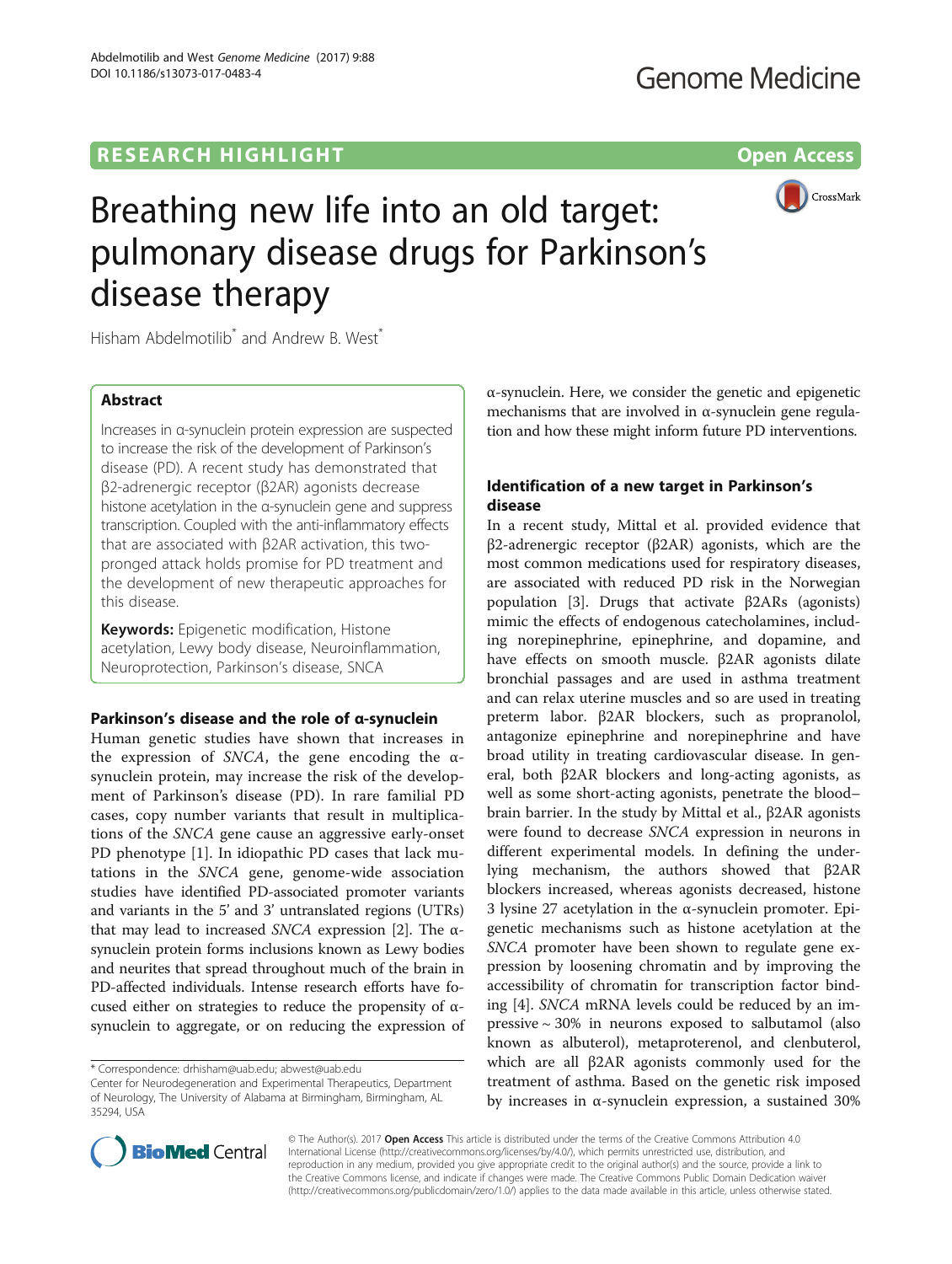decrease in α-synuclein expression in the brain may have a substantial effect on PD susceptibility.

A high degree of overlap in the expression profiles in cells and tissues between β2AR and α-synuclein might provide confidence that this axis can be broadly targeted to decrease transcription factor binding in the SNCA promoter and thus the corresponding gene transcription. Surveys of carefully curated expression databases of human cells and tissues have revealed a wide distribution of β2AR in the body with notably high expression in im-mune cells [\[5](#page-2-0)]. By contrast,  $\alpha$ -synuclein is primarily expressed in the brain, and a recent study using advanced genetic-sorting technology to isolate different mouse brain cell types for deep mRNA sequencing showed little or no expression of the β2AR gene (ADBR2) in cortical neurons compared with very high expression in microglial and endothelial populations that lacked SNCA [\[6](#page-2-0)].

The very high β2AR expression in microglia has not previously gone unnoticed, and β2AR agonists have demonstrated some efficacy in reducing neuroinflammation and neurodegeneration in multiple models of neurodegeneration [[5](#page-2-0)]. Therefore, Mittal et al. have identified an exciting second purpose for β2AR agonists in reducing SNCA expression in some neurons, presumably those that express β2AR. Importantly, α-synuclein protein strongly activates pro-inflammatory responses in the brain. Therefore, the two expected therapeutic activities associated with β2AR agonists are not mutually exclusive. Even if β2AR agonists fail to act on SNCA in some neurons due to a lack of β2AR expression, there may still be therapeutic gain through a broad dampening of microglial activation caused by abnormal α-synuclein expression.

## Lessons learned from epidemiological studies

Another remarkable observation from Mittal et al. was that Norwegians who were using the short-acting β2AR agonist salbutamol were less likely to develop PD [\[3](#page-2-0)]. In subjects who had asthma and chronic obstructive pulmonary disease, the reduction in PD risk was dependent on the duration of salbutamol use. With the longest duration of use (at least 6 months of treatment), 25 subjects developed PD compared with the  $\sim$  43 subjects who would be expected to develop PD. Shorter salbutamol use of 2 months had no effect on PD risk. In turn, more than 1 year of treatment with the β2AR blocker propranolol for cardiac disease resulted in an increased risk of PD, with 41 subjects developing PD versus the  $\sim$  17 subjects who would be expected to develop PD. Shorter durations of propranolol use had no effect on PD risk.

The Norwegian population has a similar PD incidence to that of other well-studied populations. Outside of Norway, there may be several well-powered cohorts

available to confirm or refute the associations found by Mittal et al. For example, the Danish National Registry and the National Parkinson's Patient Register in Denmark have been useful for identifying inverse associations between smoking and PD. The General Practice Research Database in the United Kingdom has been used to decipher the association between anti-inflammatory drugs and PD risk. However, there are two areas of caution for future studies. First, propranolol is commonly used to treat essential tremor, which is a known and potent risk factor for PD, whereas salbutamol may be used to treat lung disease that is caused by smoking, which is a known and potent protective factor against PD risk. In a Taiwanese prospective cohort study of  $\sim$  10,000 asthmatic patients treated with various β2AR agonists, the incidence of PD was increased and correlated with the severity of asthma [[7\]](#page-2-0). This association was not reported by Mittal et al.; in their study, PD risk was unchanged in patients with asthma who were treated with inhaled corticosteroids after adjusting for salbutamol use and smoking. It will not be straightforward to correct for both the known and the unknown biases that influence PD risk, and multiple as yet unknown genetic and environmental factors are likely to drive the directions and strengths of these associations.

# Challenges with translating existing drugs to the clinic

Mittal et al. used intraperitoneal injection of US Food and Drug Administration (FDA)-approved agonists to demonstrate efficacy in blocking SNCA promoter acetylation and in reducing SNCA expression in the mouse brain. In pre-clinical studies, β2AR agonists have demonstrated efficacy in reducing inflammation and neurodegeneration in cerebral ischemia, traumatic brain injury, and even in tau pathology models, but their positive effects required pretreatment [\[5\]](#page-2-0). Epidemiological studies will be needed to clarify the timing of agonist exposure relative to PD diagnosis. Furthermore, pre-clinical studies should evaluate whether treatment paradigms, rather than prevention (pretreatment) paradigms, have effects in models that rely on endogenous α-synuclein for neurodegeneration. Fortunately, such models are now in use in the PD research field [\[8\]](#page-2-0).

Currently no β2AR agonists have been specifically developed for PD. Repurposing existing drugs may involve compromises in brain penetration, oral availability, halflife, specificity, and safety in elderly populations. However, there is a time delay and resource drain associated with de novo efforts to develop optimized new molecules. The early failure of a less-than-optimal β2AR agonist in efficacy trials may have an industry-wide effect by leading to the discontinuation of programs that aim to bring superior molecules to trial. Regrettably, in